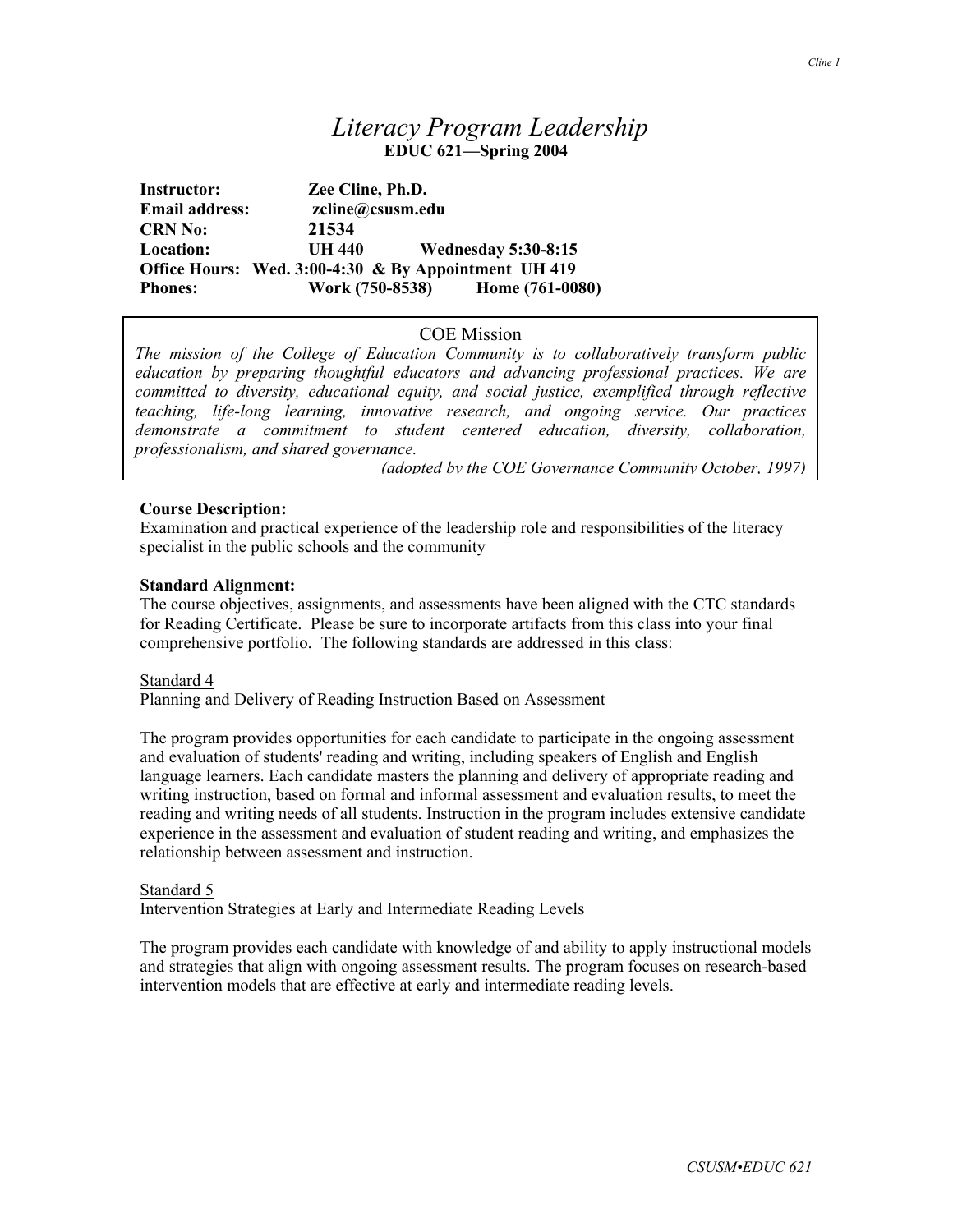#### Standard 9 Curriculum and Instructional Practices

Each candidate demonstrates effective instructional practices and intervention models and strategies in reading and language arts instruction for English speakers and English learners. Each candidate demonstrates a thorough understanding of the research basis and theoretical foundations for alternative instructional practices and intervention models and strategies, and of fundamental issues related to these professional practices.

#### Standard 10 Crosscultural Practices

Each candidate demonstrates the ability to respect, understand and teach students who are different from the candidate, including ethnic, cultural, gender, linguistic, and socio-economic differences.

#### Standard 11 Assessment, Evaluation, and Instruction

Each candidate demonstrates the ability to assess and evaluate students' needs, abilities and achievement by using a variety of measures: formal and informal; individual and group. Each candidate demonstrates the ability to apply what is learned through assessment and evaluation to the development and delivery of appropriate instruction in reading and language arts.

## **CSTP Alignment:**

This course is designed to help teachers seeking the Reading Credential to develop the skills, knowledge, and attitudes necessary to assist schools and district in implementing an effective literacy program. The successful candidate will be able to merge theory and practice in order to realize a comprehensive, balanced reading and language arts program in their classroom and/or district. The following CSTP's are addressed in the course:

Primary Emphasis  $CSTP \# 3$ Assessing Student Learning

Secondary Emphasis: CSTP #6 Developing as a professional educator

## **Course Objectives**:

The Successful Candidate will be able to merge theory and practice in order to implement a comprehensive and balanced reading and language arts program in their classroom, district, and community. The successful candidate will demonstrate skilled knowledge in the following areas:

- How to examine critical issues that will affect their schools and districts.
- How to work collaboratively with a variety of community members who have different agendas for literacy of children
- How to work effectively with Board members
- How to plan and deliver quality professional development activities
- How to support fellow staff members during the decision making process
- How to guide a group toward shared decision making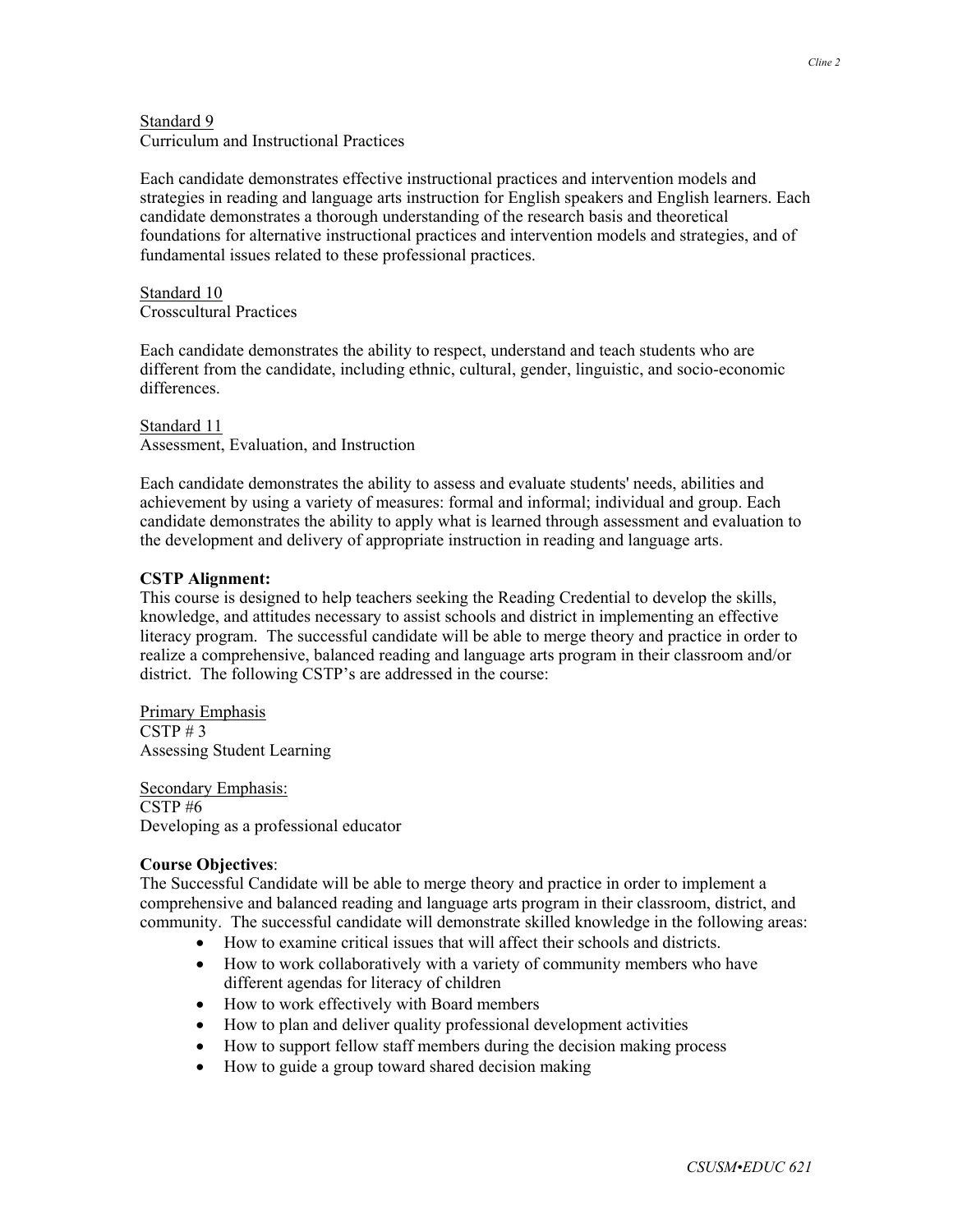### **Required Texts:**

GORDON (2004)-- PROFESSIONAL DEVELOPMENT FOR SCHOOL IMPROVEMENT HUBBARD (2003)-- ART OF CLASSROOM INQUIRY REV

#### **Optional Texts**

BLANCHARD (2002)-- WHALE DONE (FREE PRESS) JOHNSON (2003)-- THE PRESENT JOHNSON (1998)-- WHO MOVED MY CHEESE (PUTNAM) LUNDIN (2000)-- FISH (HYPERION)

#### **Assessment:**

Final grades will be based upon the student's ability to demonstrate knowledge in the area of literacy development as it applies across the curriculum. Participation in all course activities is a CORE expectation. Grades will be based upon the following points:

| <b>Inquiry Research Project</b>          | 20 pts |
|------------------------------------------|--------|
| <b>Evaluation of Published Materials</b> | 20 pts |
| Literature Circle Assignment             | 20 pts |
| Workshop Project/Curriculum Development  | 40 pts |

#### **Assignments:**

#### **Inquiry Research Project (20 pts)**

As a reading specialist, you will be asked to assist teachers in developing inquiry projects to see if the students are learning the required standards within your class and curriculum. Please design an inquiry research project to help a group of children who share a common difficulty in reading/language arts. For this project, please select a group of students who need help in a language arts area and design a research project for the group.

Please prepare a 6 to 10 page paper about an inquiry project you can try with a small group of students needing to improve their reading ability. The paper should include the following:

- 1. A question that you would like to answer regarding the students' language arts abilities
- 2. A system for collecting data to help you answer the question
- 3. An intervention that you will try that will address the issues or concerns raised by the data collected
- 4. A system for analyzing the data you collected
- **5.** A reflection on the process that you followed—what did you discover? What would you do differently? How will you be able to use the knowledge you acquired? How can you actually implement your research design?

#### **Due DATE: Week 5**

## **Evaluation of "A Child Becomes a Reader" (20 Points)**

This project is one in which you will most likely engage as a reading specialist. You will be asked to lead and facilitate the group who is evaluating the language arts materials in your district. California has a cycle of seven years between adopted materials. You will need to know how to evaluate language arts materials.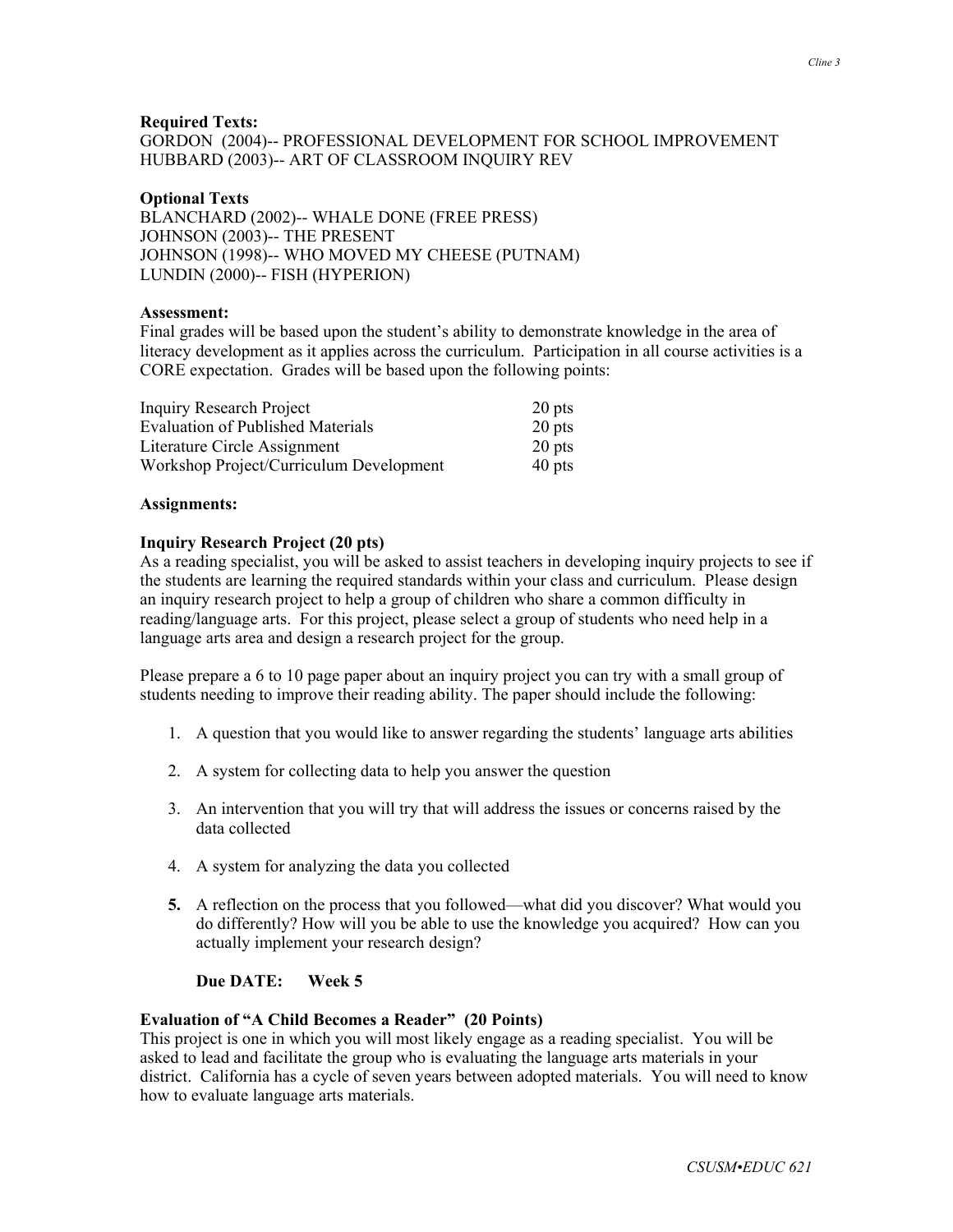Schools also spend their budget on ancillary materials. Sometimes those are materials that support special intervention programs in a district such as Title I, English Language Learners or other areas designated by district curriculum directors or school boards.

- Visit the nifl.gov website and download the "Guide for Young Readers-B to Grade 3"
- Visit the CDE website and find the Criteria for Evaluating the Language Arts Adoption or create your own criteria.
- Using these criteria as a guide, evaluate these guides for usability, diversity, appeal to parents and teachers, curriculum, advice, and research stability.
- Rate the materials your are evaluating according to a rubric that you develop.
- Write a recommendation on whether of not you think these should be recommended to parents in your district and what you think would be the outcome.

## **Due DATE: Week 7**

## **Literature Circle Assignment (20 pts)**

Each one of you will be responsible for participating in a Literature Circle Discussion in a group using one of the Optional Texts. You should each take turns with each of the roles. The 7 roles include 1) Discussion Director, 2) Passage Master, 3) Word Wizard, 4) Connector, 5) Summarizer, 6) Illustrator, and 7) Investigator. In your groups, you will keep track of each section read and the roles each person played. The work completed by each individual for each section should be turned in. Your readings should be divided into at least 4 sections and each person should have an opportunity to perform each role at least once. I suggest the following format, however, if you group would like to try a different format, please check with me and you can implement it. Be prepared to do a 15 to 20 minute book chat on the book-due date to be negotiated.

| Section  | Section 1 | Section 2 | Section 3 | Section 4 |
|----------|-----------|-----------|-----------|-----------|
| Person 1 | DD & PM   | WW & C    | S & I     |           |
| Person 2 |           | DD& PM    | WW & C    | S & I     |
| Person 3 | S& I      |           | DD & PM   | WW & C    |
| Person 4 | WW & C    | S & l     |           | DD & PM   |

## **Due DATE: Book Chat-Week 11 Due DATE: Written Component-Week 11**

## **Workshop Project/ Curriculum Development (40 pts)**

You will need to design and present a standards based literacy workshop for your colleagues. Please choose a literature book and write a comprehensive curriculum packet for the literature book—please follow a model, such as the Young Reader Medal Books comprehensive units. Please include in your units the standards you will be addressing, the grade levels it will be appropriate for, at least 8 different activities that integrate listening, speaking, reading, and writing, and an evaluation component to ensure that all students are achieving the standards being addressed.

In addition to your curriculum packet, please assume that you will be presenting this workshop at a conference and include the following: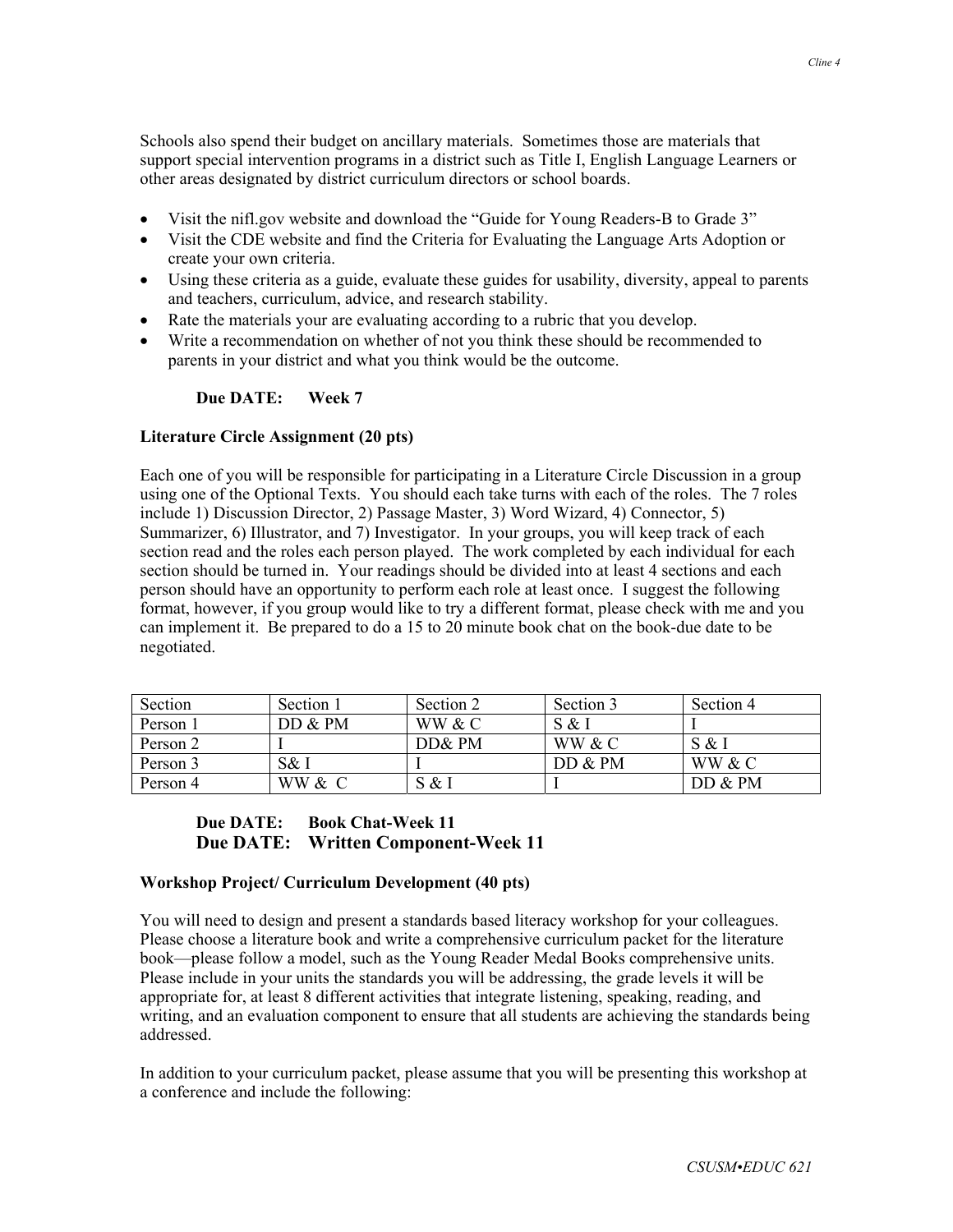- A) A catalog description for your workshop
- B) An opening for your workshop
- C) Closure for your workshop
- D) An evaluation form for the workshop

You may work on this project in teams for the presentation-the presentation should include the following and be no longer than 45 minutes long:

A) Opening

B) Closure

C) Evaluation

## **Due DATE: Presentations (TBA) Due DATE: Written Component- Week 14**

## **COE Attendance Policy**

Due to the dynamic and interactive nature of courses in the College of Education, all students are expected to attend all classes and participate actively. At a minimum, students must attend more than 80% of class time, or s/he **may not receive a passing grade** for the course at the discretion of the instructor. Individual instructors may adopt more stringent attendance requirements. Should the student have extenuating circumstances, s/he should contact the instructor as soon as possible.

 A good student is one who adheres to standards of dependability and promptness. If you miss more than two class sessions or are late (or leave early) for more than three sessions, you cannot receive an A. If you miss more than three class sessions you cannot receive a B. Late assignments will be penalized by a 5% deduction in points for each weekday late. After two weeks, late assignments will be given a zero. If you have extraordinary circumstances in your life which will impact your assignments, please let me know. I want you to be able to stay in school and succeed. If you have any questions or concerns, please feel free to come in and speak with me about them.